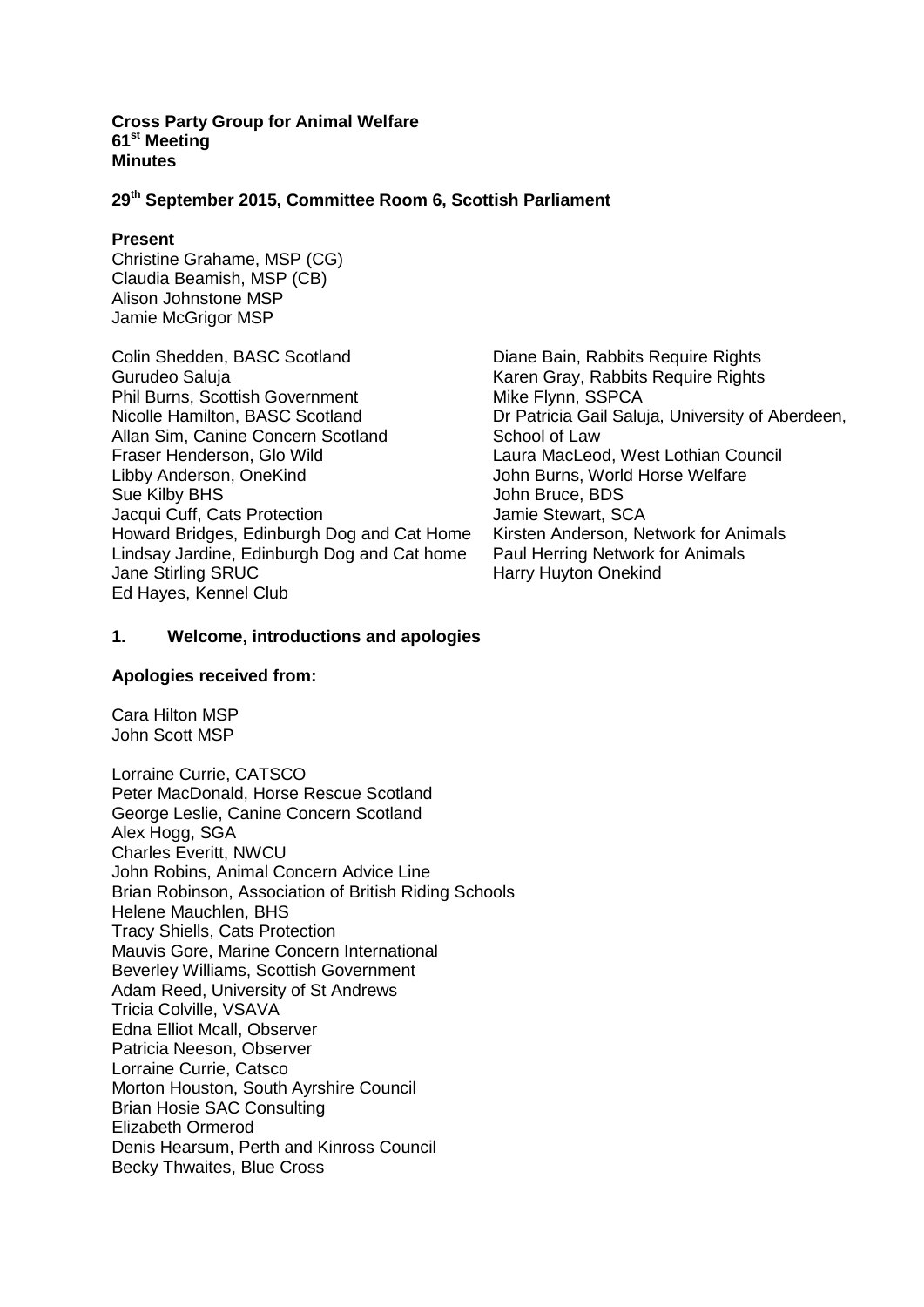## **2. Minutes of previous AGM**

2.1 The minutes of the previous AGM were agreed to.

## **3. Draft Annual Return**

3.1 The draft annual return would be circulated to the group after the meeting for comment.

### **4. Officer elections**

### 4.1 Convenor

Christine Graham MSP, nominated by Claudia Beamish MSP and seconded by Alison Johnstone MSP, elected unanimously

#### 4.2 Vice Conveners

Cara Hilton MSP, nominated by Christine Grahame and seconded by Alison Johnstone MSP, elected unanimously

Alison Johnstone MSP, nominated by Claudia Beamish and seconded by Christine Grahame, elected unanimously

### 4.3 Secretary

Nicolle Hamilton, nominated by Jamie Stewart and seconded by Fraser Henderson, elected unanimously

### **5. Resolution**

5.1 That Membership of the Cross Party Group on Animal Welfare shall be open to all eligible MSPs and to (A) other interested individuals and organisations, subject to the agreement of the Group, and shall confer the right to receive information, announcements, agendas and minutes of Group meetings, to attend and speak at Group meetings and to take part in votes and that these individuals and organisations shall be listed as Members in the Group's Annual Return; and that (B) any other interested individuals and organisations may receive all information, announcements, agendas and minutes of Group meetings, attend and speak at Group meetings, subject to the agreement of the Group, but shall not take part in votes and shall not be listed as Members in the Group's Annual Return; and that any individual or organisation in current Membership of the Group on 29 September 2015 may be included in either category A (Members) or category B (Observers), according to their preference, without requiring to seek the agreement of the Group.

Proposed by Christine Grahame MSP and seconded by Fraser Henderson, passed unanimously

### **6. Petition Breeding of Dogs Act**

6.1 The secretary explained that there had been little to no progress due to members from petitioning organisations leaving and going on maternity leave.

6.2 CG proposed that a sub-group should be set up to progress the petition but that the group should in the first instance approach the Cabinet Secretary. CG would be happy to attend a sub-group meeting if required.

### **AP The secretary to coordinate a meeting of the sub-group with interested parties.**